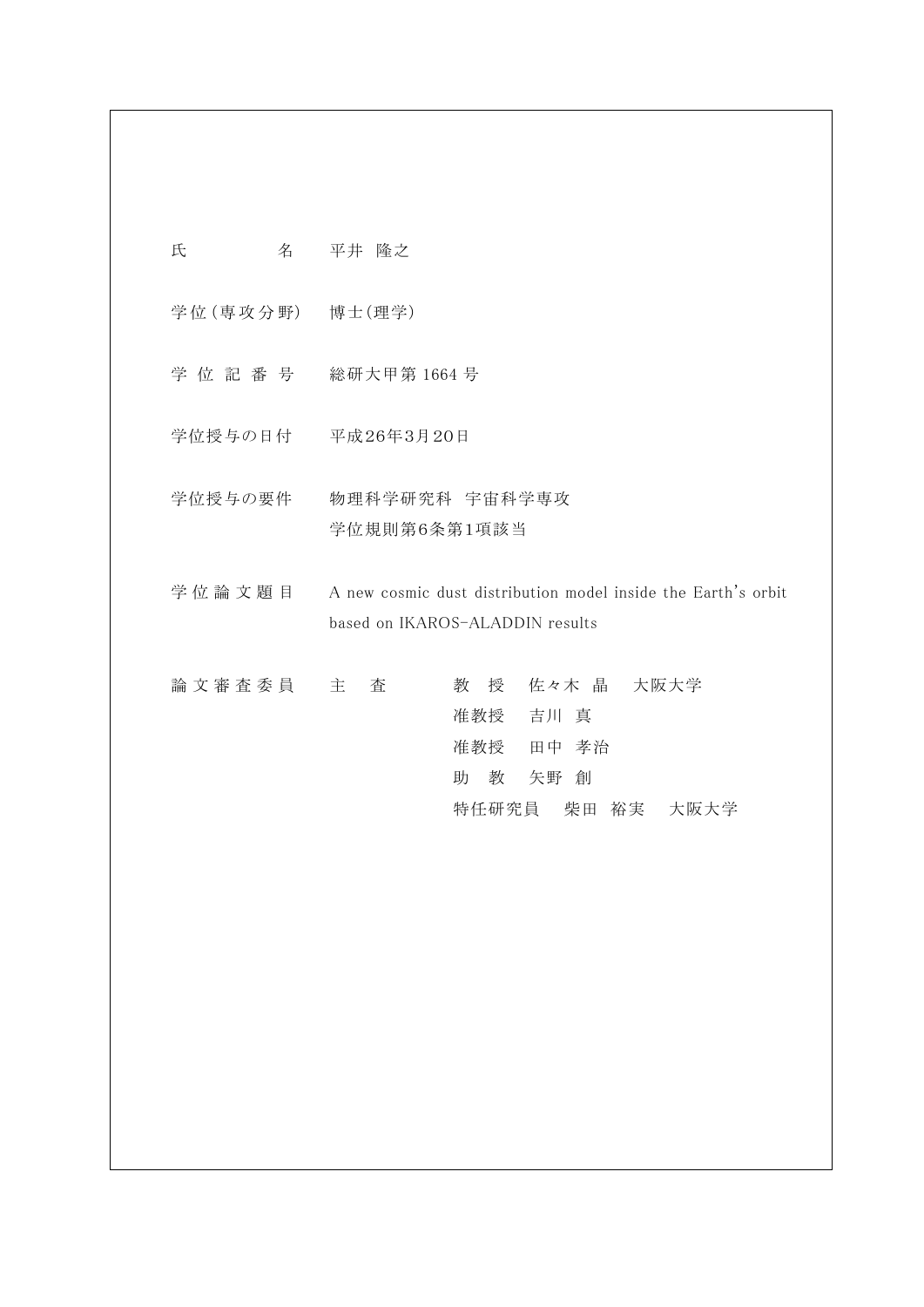### 論文内容の要旨

Summary of thesis contents

# IKAROS-ALADDIN 観測データに基づいた 地球軌道より内側の宇宙塵分布モデル A new cosmic dust distribution model inside the Earth's orbit based on IKAROS-ALADDIN results

This dissertation investigates a new modeling of cosmic dust distribution inside the Earth's orbit mainly based on in-situ dust measurement data by the Arrayed Large-Area Dust Detectors in INterplanetary space (ALADDIN) onboard the Interplanetary Kite-craft Accelerated by Radiation of the Sun (IKAROS). In addition to the modeling work, laboratory calibration experiments with the ALADDIN flight-spare were conducted with hypervelocity microparticle accelerators and a nanosecond pulsed laser. Furthermore, analysis and reduction of the measurement data from the ALADDIN are also presented as part of the dissertation.

Recent optical observation results suggest that orbital trapping of 10–100's-μm-sized dust particles by planets' mean motion resonances (MMRs) and dust-dust collisions are key roles in sculpting morphology of debris disks in exo-planetary systems. As is the case with extrasolar planetary systems, dust disks in our Solar System, i.e., zodiacal dust cloud and Edgeworth-Kuiper belt, are also predicted to have the characteristic morphology governed by the dust-planet MMRs and the dust-dust collisions. In order to establish a general reference model for debris disks in planetary systems, some dust distribution models in the Solar System have been developed and validated mainly from optical observation results. However, optical observation faces difficulty in revealing fine structures of the dust disk such as local size distribution, attributed to fundamental characteristics of the optical observations such as physical complexity of visible light scattering and thermal infrared emission of dust particles, which are superimposed brightness from various sized dust particles that exist in an observer's line of sight. Moreover, optical observations from the vicinity of the Earth are not suited to investigate the inner planetary region than the Earth's orbit because of the sunlight interference. In order to uniquely determine the size distribution and investigate the fine structure within dust disks, in-situ dust impact detection along the trajectory of spacecraft is a more promising option. Nevertheless, the dust distribution inside the Earth's orbit has not been well investigated even by in-situ detection until now, because of the lack of sufficient flight opportunities. Furthermore, all the past in-situ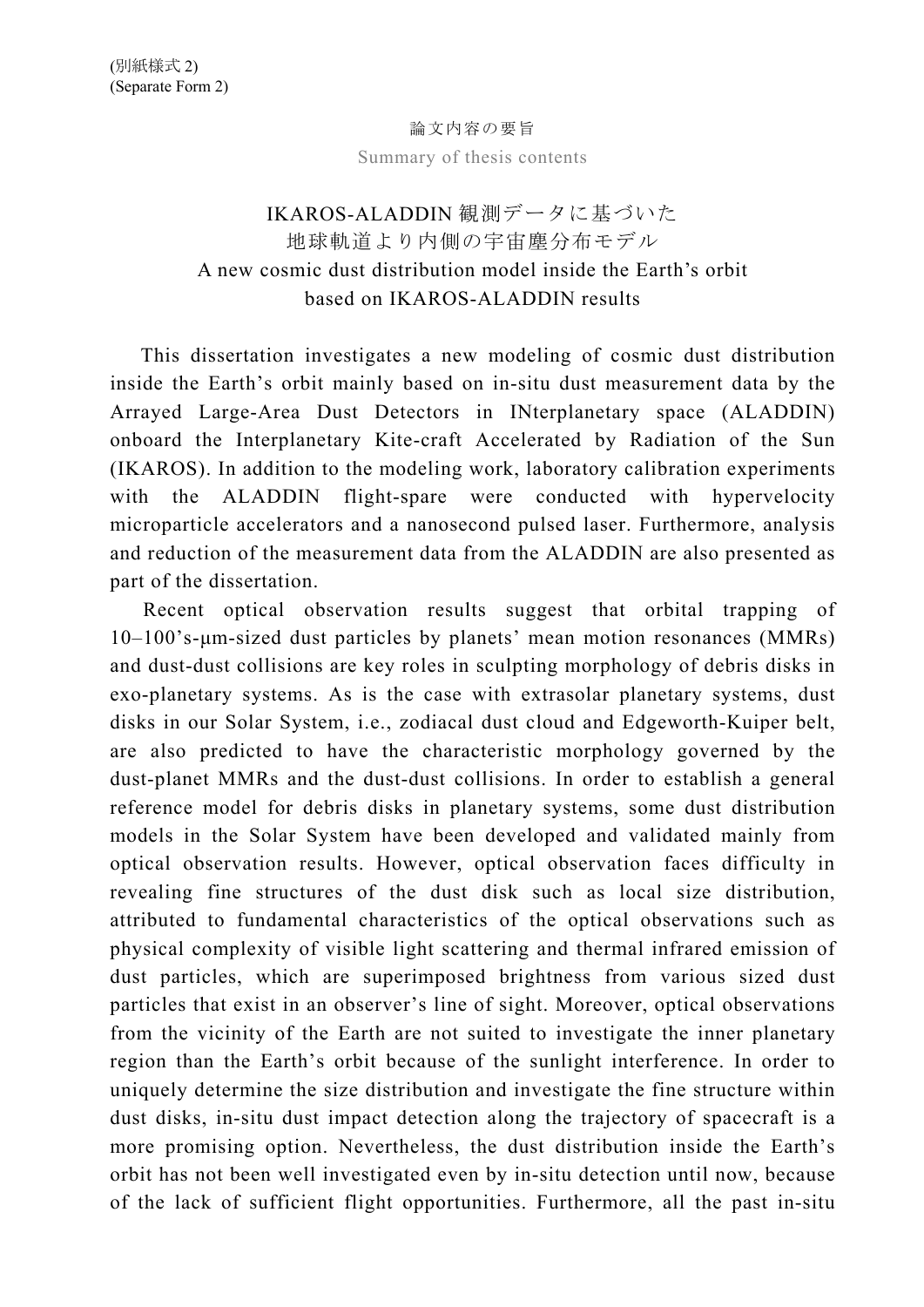dust detectors have had only too small sensor areas to measure sparse distribution of the 10–100's-μm-sized dust particles, which are likely to be trapped in the planets' MMRs.

In these situations, the large-area in-situ dust detector based on PVDF named ALADDIN has been developed for IKAROS mission, in order to reveal the dust distribution between 0.7–1 AU. This study contributes to reveal and to model the size distribution and the fine structure of dust distribution, especially focusing on  $\geq$ 10-µm-sized dust particles inside the Earth's orbit mainly by using measurement data of the IKAROS-ALADDIN during its 16 months orbiting around the Sun from 0.7 to 1 AU.

This thesis presents results of laboratory calibration of the ALADDIN flight spare with three types of experiments: hypervelocity  $(> 1 \text{ km/s})$  microparticle impacts at the 2 MV Van de Graaff dust accelerator, hypervelocity  $(> 1 \text{ km/s})$ 100's-μm-sized particle impacts with the two-stage light gas gun, and laser irradiation with the nano-second pulsed Nd:YAG laser. Considering the characteristics of analog signal processing of the ALADDIN's detector electronics, A modified signal acquisition system and signal analysis method, which utilizes signals measured at intermediate points of the analog circuits were developed. As the results of these calibration methods, it was verified that the detection size range of the dust particles onto the ALADDIN corresponds to 3– 37 μm at the average impact velocity of 20 km/s at 1 AU heliocentric distance while representative dust density is 2.0  $g/cm<sup>3</sup>$ .

In addition to the laboratory calibration experiments focusing on the ALADDIN's analog signal, the ALADDIN measurement data were analyzed and reduced, by investigating the digital circuit characteristics of the ALADDIN electronics, multi-flagged features of some obtained data, and possible thermal degradation of the PVDF sensors. Based on the signal sampling rate of the analog-to-digital converter inside the digital electronics, sampling probabilities were calculated for a given amplitude of analog signal. Thus, it was found that impact events showing  $\geq 4$  V of measured signal amplitude, which are thought to be generated by impacts of  $\sim 30$ -um or larger dust particles at 20 km/s, can be straightforwardly interpreted with the probabilistic sampling effect. A large portion of the ALADDIN space data have indicated multi-flagged features, which show more than one channels are flagged despite being caused by a single dust impact. These multi-flagged events have recorded appropriate event rate as dust impact frequency in the interplanetary space. From its reproductive experiment on the ground and careful analysis of the flagged signal pattern, 733 high-confidence dust impact data at  $\geq 4$  V signal were determined on the ALADDIN's  $20$ -µm-thick large sensors, among all the transmitted  $\sim$ 4500 data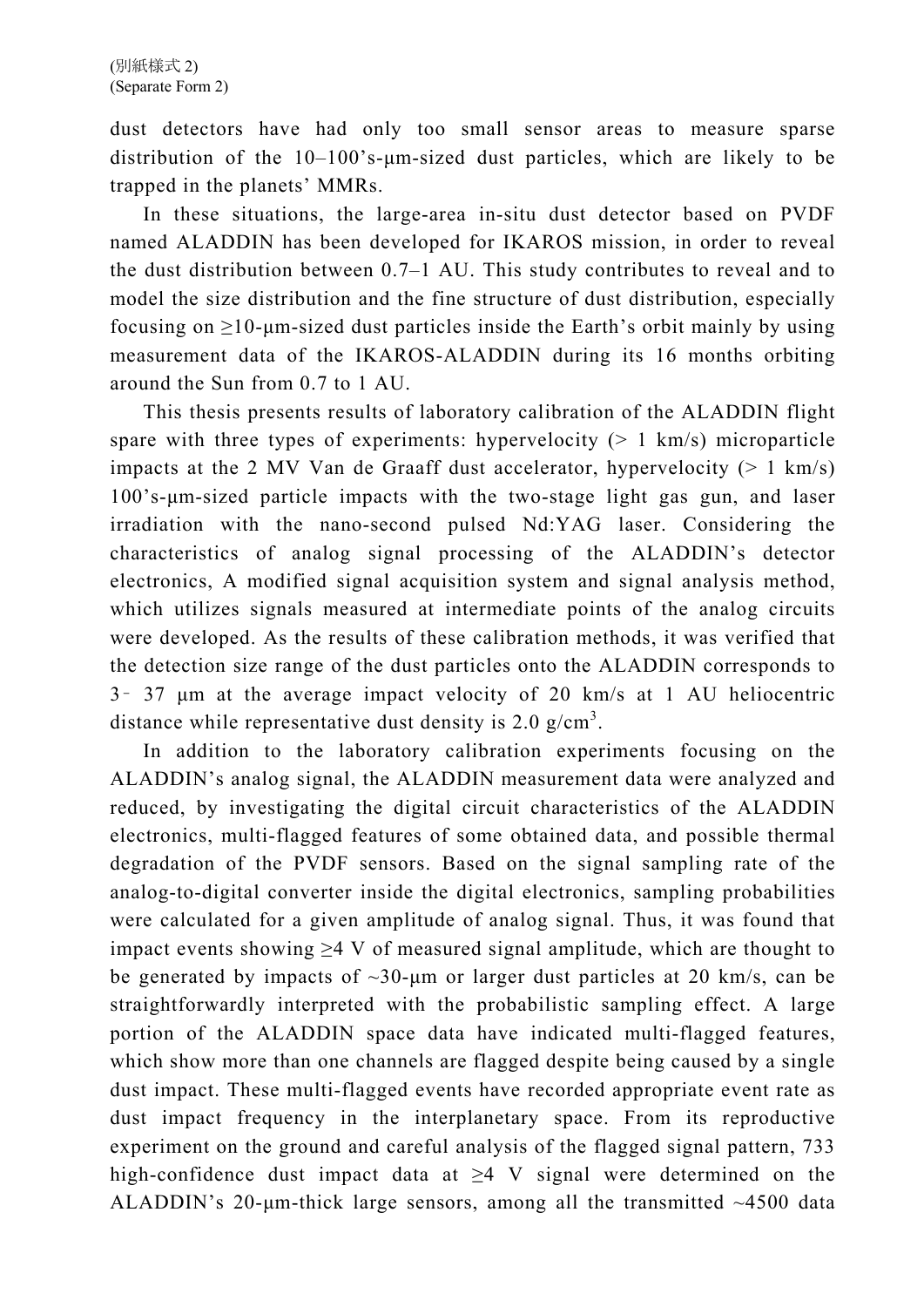obtained during 16-month measurement in the Earth-Venus region. In order to estimate the size of the detected dust particles at each IKAROS position of heliocentric distance, the in-flight thermal degradation of PVDF sensitivity were investigated through both static pressure and impact experiments of the heated large PVDF sensor. As the result, the possible thermal degradation of the ALADDIN PVDF seems not to affect significantly on the detectable size of impacting dust particles. Consequently, a total amount of such large dust particles detected by the ALADDIN measurement is more than 10 times of that of the past in- situ dust detectors. Thus, the applicability of the ALADDIN to measuring  $\geq 10$ -μm-sized dust particles inside the Earth's orbit was verified. The dust particles in this size range correspond to the dust particles observed by optical observations and also the dominant-sized dust in the characteristic dust distribution governed by the planets' MMRs.

The number density calculated with part of the reduced ALADDIN data in the Earth's trailing region was compared with the existing standard dust flux model (Grün flux) at 1 AU heliocentric distance, which was established on the in-situ measurement at the vicinity of the Earth. It was found that there was a clear discrepancy between them, which should be caused by the dust-Earth MMRs and the dust-dust collisions. In order to reproduce the observed azimuthal discrepancy, a new dust distribution model was developed by combining the existing MMRs- only model and the collision-only model. The new model has an ability to simultaneously handle the effect of the dust-planet MMRs and the dust-dust collisions for the dust distribution modeling in the interplanetary space. As the result, the newly developed model demonstrates a better estimate than the past MMRs-only model or the collision-only models for azimuthal variation of the dust number density at 1 AU heliocentric distance observed by the ALADDIN. In the future, this model calculation will be expanded to the Venus orbit for interpreting the ALADDIN data measured around its closest approach to Venus, and then a new comprehensive view of the cosmic dust distribution between the two planet-MMRs regions by the Earth and Venus can be achieved.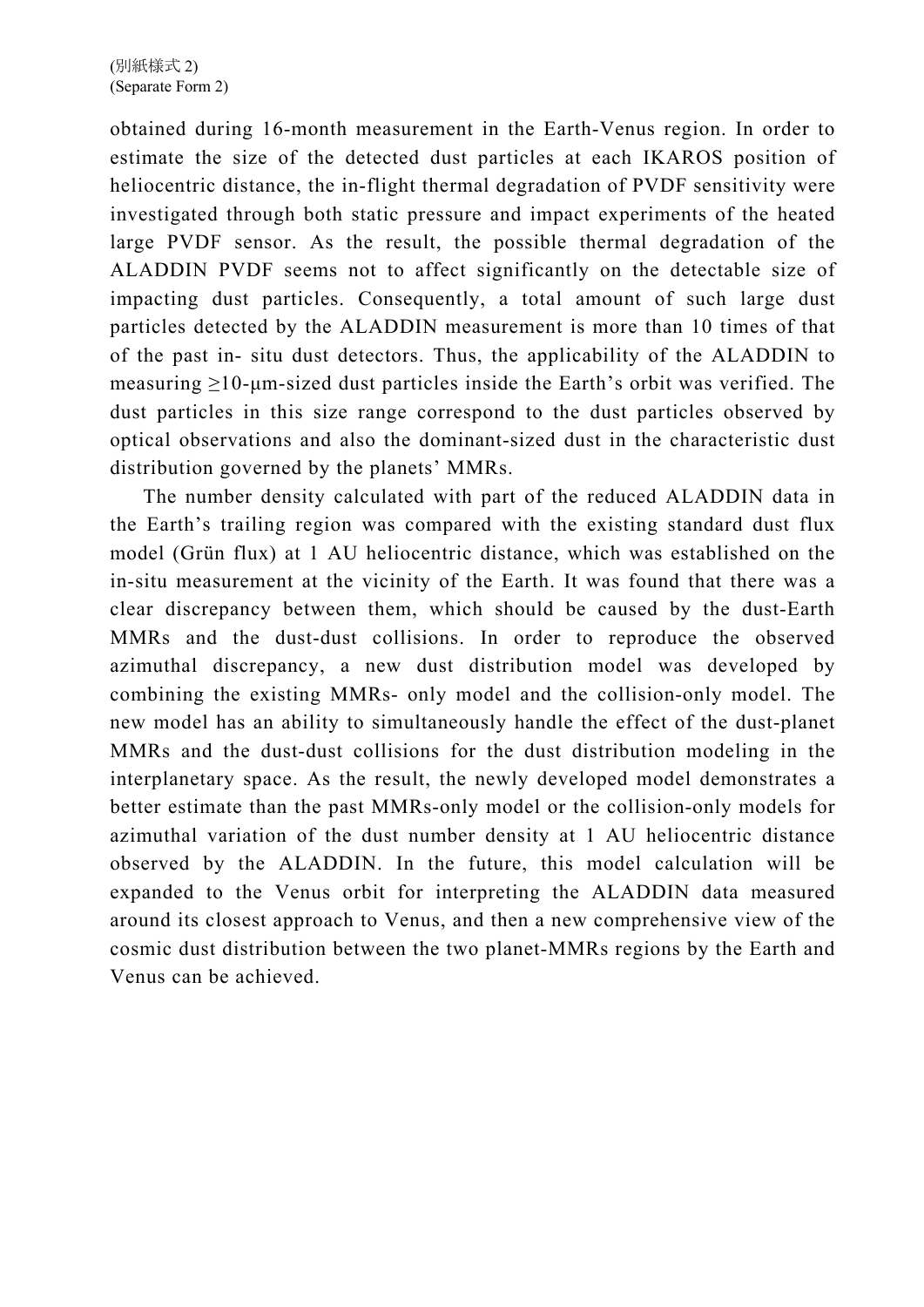#### 博士論文の審査結果の要旨

Summary of the results of the doctoral thesis screening

#### IKAROS-ALADDIN 観測データに基づいた

## 地球軌道より内側の宇宙塵分布モデル A new cosmic dust distribution model inside the Earth's orbit based on IKAROS-ALADDIN results

 本研究は、太陽光セイル小型実証ミッション「IKAROS」探査機 の大面積膜材に搭載 された、宇宙探査史上最高の空間分解能を持ち、日本で初めて設計・開発・校正・運 用されたダスト計測器である「ALADDIN」のデータ解析を通じて、地球および金星近傍 の大型ダストの分布構造について、従来の理論モデルや光学観測で予見されていた値 を世界で初めて実証し、それらに独自のダスト分布モデルで意味づけをしようとした ものである。特に、以下の3項目について学術成果をあげている。

(1) PVDF ダスト計測器への大型ダスト衝突の校正曲線の導出

個別の地上試験装置だけでは校正が困難なダストの衝突速度・サイズ領域に対して、 複数の衝突試験装置と短パルスレーザーを組み合わせることで、統合的な校正曲線を 描くことに成功した。これにより、 PVDF ダスト計測器の宇宙実測データを適切に解釈 できるようにした。その結果、ALADDIN が 10 ミクロンオーダーのダストの超高速衝突 を検出するのに適した計測器であることを証明した。

(2) ALADDIN の全検出信号から信頼性の高い大型ダスト衝突信号の識別・抽出

 ALADDIN の検出感度限界はミクロンオーダーのダスト衝突にあるが、一部センサの回 路上の不具合、他機器動作時の同期ノイズ、日心距離が短いことによる熱劣化、小型 探査機ゆえの厳しいリソースに起因する信号回路および探査機 CPU とのインターフェ イス上の制約など、真のダスト衝突信号を識別・抽出する際に考慮すべき課題も多い。 本研究ではこれらを一つ一つ吟味し、4000 個以上の信号から有効データを約 2700 個、 さらに今回の科学目標である大型ダストの分布構造の解明に資する高品質データを 700 個以上、識別することに成功した。過去の探査機より一桁以上統計的に信頼性が高 いダストフラックスの算出を可能にした。

(3) ダスト・惑星間の平均運動共鳴及びダスト相互衝突を同時に考慮した、新しいダ スト分布モデルの開発

ALADDIN の計測結果に基づき、地球近傍の実測データから外挿されていた従来のダスト 分布標準モデルが、内惑星領域および地球軌道上の位相方向に対して過小評価となっ ていることを示した。その原因は地球と金星でのダスト・惑星間の平均運動共鳴およ びダスト相互衝突が未検討である故との仮定に立ち、両者を同時に考慮する独自のダ スト分布モデルを提案した。その結果、ALADDIN が地球・金星の周太陽ダストバンドと バンド内のギャップ領域を実測したことを実証するとともに、濃集領域とギャップ領 域の比率の計算結果を、平均運動共鳴モデル単体よりも、実測により近づけられるよ うになった。